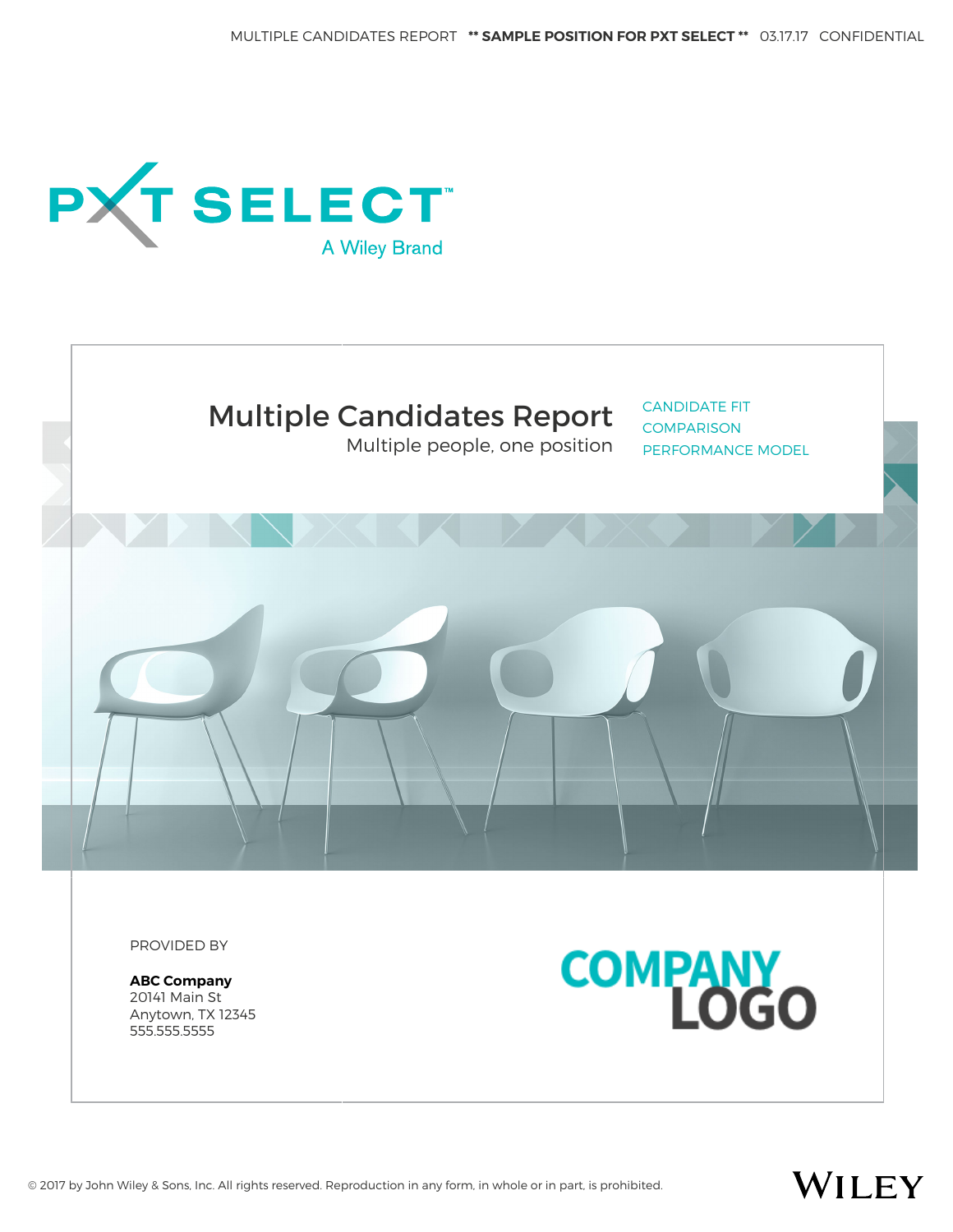# INTRODUCTION

\*\* Sample Position for PXT Select \*\*

This report shows how multiple candidates compare to one another and to the Performance Model for \*\* Sample Position for PXT Select \*\*. This information will assist you in choosing the candidate(s) who may be the best fit for the position. However, it does not address education, training, or experiences. It's important to remember that the results from this, or any assessment, should never make up more than a third of the final decision in job placement.

| What's in this report?                                                                                                 |                                                                                                          |                                                                                                     |  |  |  |  |  |  |
|------------------------------------------------------------------------------------------------------------------------|----------------------------------------------------------------------------------------------------------|-----------------------------------------------------------------------------------------------------|--|--|--|--|--|--|
| <b>CANDIDATE FIT</b><br>Each candidate's results<br>from the assessment<br>compared to the<br><b>Performance Model</b> | <b>COMPARISON</b><br>Candidates' results<br>for each scale are<br>placed together for<br>easy comparison | <b>PERFORMANCE MODEL</b><br>Range of scores on<br>each scale typical for<br>success in the position |  |  |  |  |  |  |
|                                                                                                                        |                                                                                                          |                                                                                                     |  |  |  |  |  |  |

If candidates have the same initials, they will be issued a subscript number to differentiate them.

| Candidates % Fit                                 |
|--------------------------------------------------|
| ANDREW LANGLEY (AL) 77%<br>OLIVER CHASE (OC) 70% |
| $FIA$ BYRD $(FB)$ 66%<br>SAMAIRA HARI (SH) 65%   |
| VICTOR KAPUR (VK) 54%                            |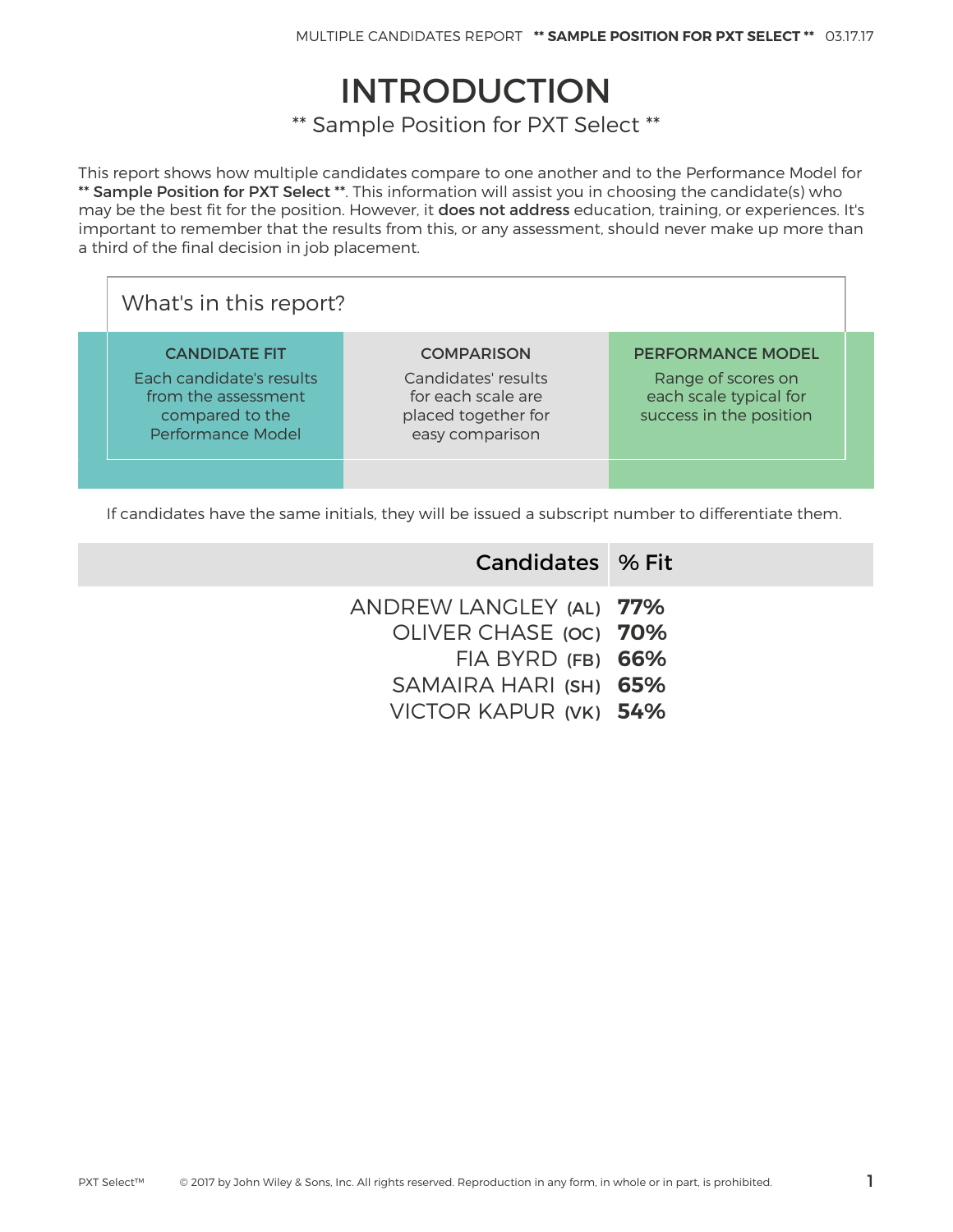# CANDIDATE COMPARISON

\*\* Sample Position for PXT Select \*\*

The highlighted areas represent the Performance Model. Each candidate's placement is indicated by his or her initials. If candidates have the same initials, they are issued a subscript number to differentiate them. See page 1 for each candidate's initials.

#### THINKING STYLE

|                                                                                                               | $\mathbf{1}$ | $\mathbf{2}$   | $\overline{3}$                    | $\overline{4}$                      | 5                          | 6                                | $\sqrt{ }$                            | 8                                      | $\mathsf 9$                                 | $10$                              |
|---------------------------------------------------------------------------------------------------------------|--------------|----------------|-----------------------------------|-------------------------------------|----------------------------|----------------------------------|---------------------------------------|----------------------------------------|---------------------------------------------|-----------------------------------|
| <b>Composite Score</b><br>A reflection of overall<br>learning, reasoning,<br>and problem-solving<br>potential |              |                |                                   | $\overline{\textbf{v}}$<br>FB<br>VK |                            | $\overline{\textbf{v}}$<br>AL    | $\blacktriangledown$<br>SH            | $\overline{\mathbf{v}}$<br>$_{\rm OC}$ |                                             |                                   |
|                                                                                                               | 1            | $\overline{2}$ | $\overline{3}$                    | $\overline{4}$                      | 5                          | $6\,$                            | $\sqrt{ }$                            | 8                                      | $\mathsf 9$                                 | 10                                |
| <b>Verbal Skill</b><br>A measure of<br>vocabulary                                                             |              |                |                                   | $\blacktriangledown$<br>FB          | $\blacktriangledown$<br>VK |                                  |                                       | $\blacktriangledown$<br>AL             | $\blacktriangledown$<br>$\mathsf{OC}$<br>SH |                                   |
|                                                                                                               | 1            | $\mathbf{2}$   | $\overline{3}$                    | $\overline{4}$                      | 5                          | $\,$ 6 $\,$                      | $\overline{7}$                        | 8                                      | $\mathsf 9$                                 | 10                                |
| <b>Verbal Reasoning</b><br>Using words for<br>reasoning and problem<br>solving                                |              |                | $\blacktriangledown$<br><b>FB</b> |                                     | $\blacktriangledown$<br>VK | $\blacktriangledown$<br>OC       | $\blacktriangledown$<br>$\mathsf{AL}$ |                                        |                                             | $\blacktriangledown$<br><b>SH</b> |
|                                                                                                               | $\mathbb{I}$ | $\overline{2}$ | 3                                 | $\overline{4}$                      | 5                          | $\,$ 6 $\,$                      | $\sqrt{ }$                            | $\,8\,$                                | $\mathsf 9$                                 | $10$                              |
| <b>Numerical Ability</b><br>A measure of<br>numerical calculation<br>ability                                  |              |                | $\blacktriangledown$<br>VK        |                                     | $\blacktriangledown$<br>SH | $\blacktriangledown$<br>AL<br>FB |                                       |                                        | $\blacktriangledown$<br>OC                  |                                   |
|                                                                                                               | 1            | $\overline{2}$ | $\overline{3}$                    | $\overline{4}$                      | 5                          | $\,$ 6 $\,$                      | $\sqrt{ }$                            | $\,8\,$                                | $\mathsf 9$                                 | $10$                              |
| <b>Numeric Reasoning</b>                                                                                      |              |                |                                   | $\blacktriangledown$                |                            | $\blacktriangledown$             |                                       |                                        | $\blacktriangledown$                        |                                   |
| Using numbers as a<br>basis in reasoning and<br>problem solving                                               |              |                |                                   | AL<br>FB<br>VK                      |                            | SH                               |                                       |                                        | OC                                          |                                   |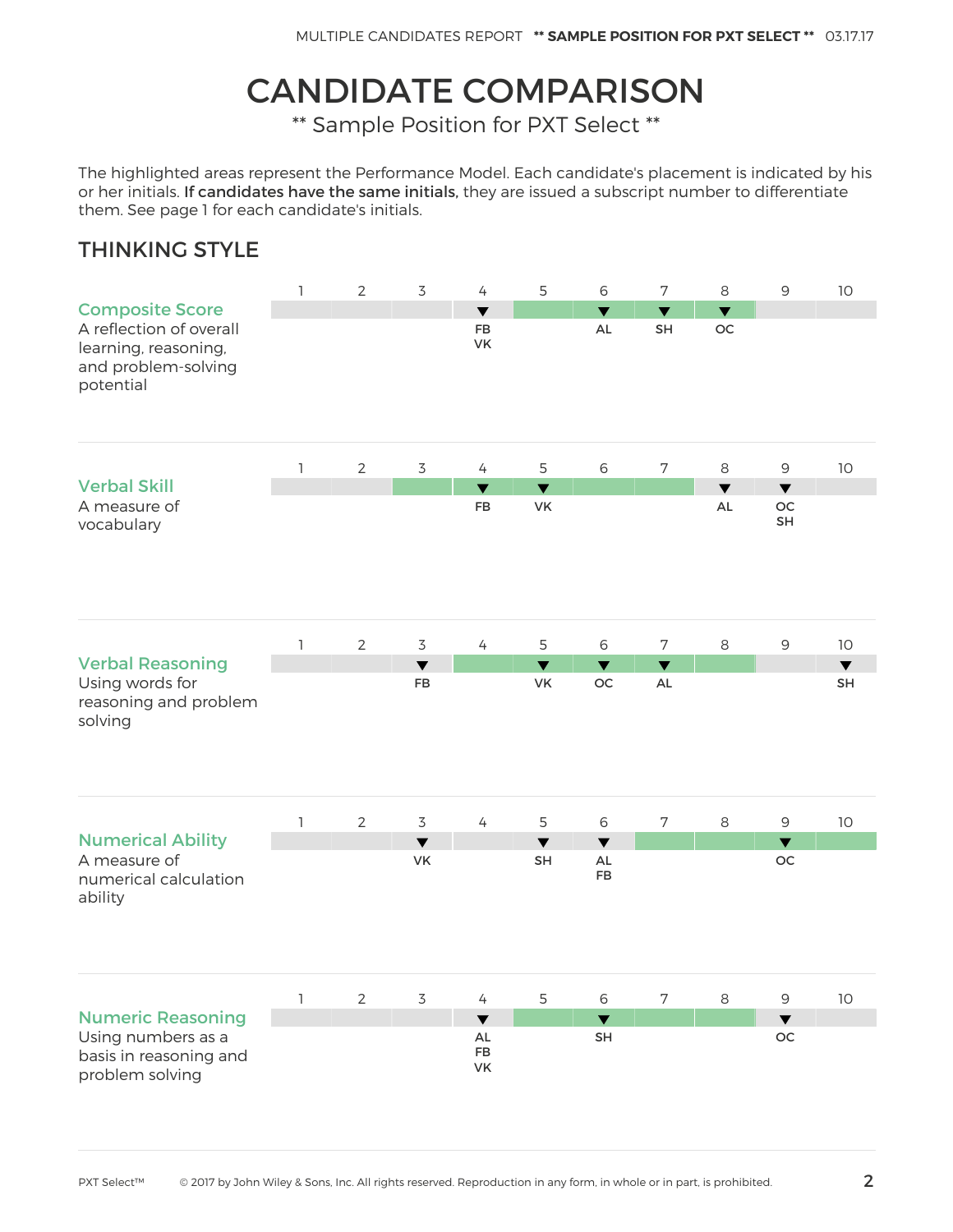#### BEHAVIORAL TRAITS

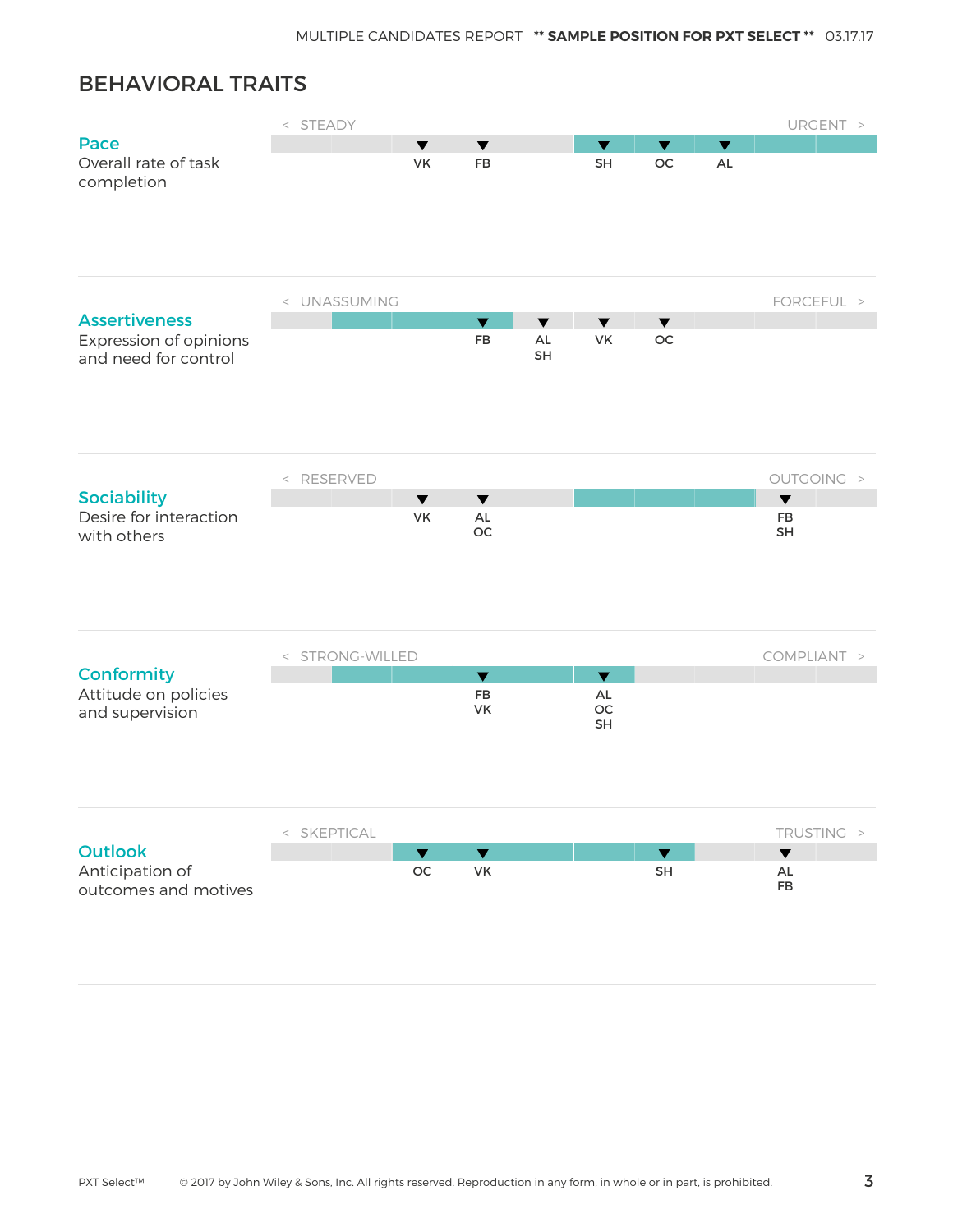|                                      | < DELIBERATE |                                   |                            |                      |                               |                         |                               | BOLD >       |
|--------------------------------------|--------------|-----------------------------------|----------------------------|----------------------|-------------------------------|-------------------------|-------------------------------|--------------|
| <b>Decisiveness</b>                  |              | $\blacktriangledown$              | $\blacktriangledown$       | $\blacktriangledown$ | $\blacktriangledown$          |                         |                               |              |
| Use of speed and                     |              | <b>FB</b>                         | VK                         | <b>OC</b>            | <b>AL</b>                     |                         |                               |              |
| caution to make                      |              |                                   |                            | SH                   |                               |                         |                               |              |
| decisions                            |              |                                   |                            |                      |                               |                         |                               |              |
|                                      |              |                                   |                            |                      |                               |                         |                               |              |
|                                      |              |                                   |                            |                      |                               |                         |                               |              |
|                                      |              |                                   |                            |                      |                               |                         |                               |              |
|                                      | < STEADFAST  |                                   |                            |                      |                               |                         |                               | AGREEABLE >  |
| <b>Accommodation</b>                 |              |                                   |                            | $\blacktriangledown$ | $\blacktriangledown$          | $\overline{\mathbf{v}}$ |                               | ▼            |
| Inclination to tend to               |              |                                   |                            | <b>VK</b>            | OC                            | <b>AL</b>               |                               | <b>FB</b>    |
| others' needs and ideas              |              |                                   |                            |                      | <b>SH</b>                     |                         |                               |              |
|                                      |              |                                   |                            |                      |                               |                         |                               |              |
|                                      |              |                                   |                            |                      |                               |                         |                               |              |
|                                      |              |                                   |                            |                      |                               |                         |                               |              |
|                                      |              |                                   |                            |                      |                               |                         |                               |              |
|                                      | < RELIANT    |                                   |                            |                      |                               |                         |                               | AUTONOMOUS > |
| Independence                         |              | $\blacktriangledown$              | $\blacktriangledown$       |                      | $\overline{\textbf{v}}$       | $\blacktriangledown$    | $\overline{\textbf{v}}$       |              |
| Level of preference                  |              | <b>VK</b>                         | FB                         |                      | AL                            | $_{\rm OC}$             | SH                            |              |
| for instruction and                  |              |                                   |                            |                      |                               |                         |                               |              |
| guidance                             |              |                                   |                            |                      |                               |                         |                               |              |
|                                      |              |                                   |                            |                      |                               |                         |                               |              |
|                                      |              |                                   |                            |                      |                               |                         |                               |              |
|                                      |              |                                   |                            |                      |                               |                         |                               |              |
|                                      |              |                                   |                            |                      |                               |                         |                               |              |
|                                      | < INTUITIVE  |                                   |                            |                      |                               |                         |                               | FACTUAL >    |
| <b>Judgment</b><br>Basis for forming |              | $\blacktriangledown$<br><b>VK</b> | $\blacktriangledown$<br>FB |                      | $\overline{\mathbf{v}}$<br>AL |                         | $\overline{\mathbf{v}}$<br>OC |              |
| opinions and making                  |              |                                   |                            |                      |                               |                         | SH                            |              |
| decisions                            |              |                                   |                            |                      |                               |                         |                               |              |
|                                      |              |                                   |                            |                      |                               |                         |                               |              |